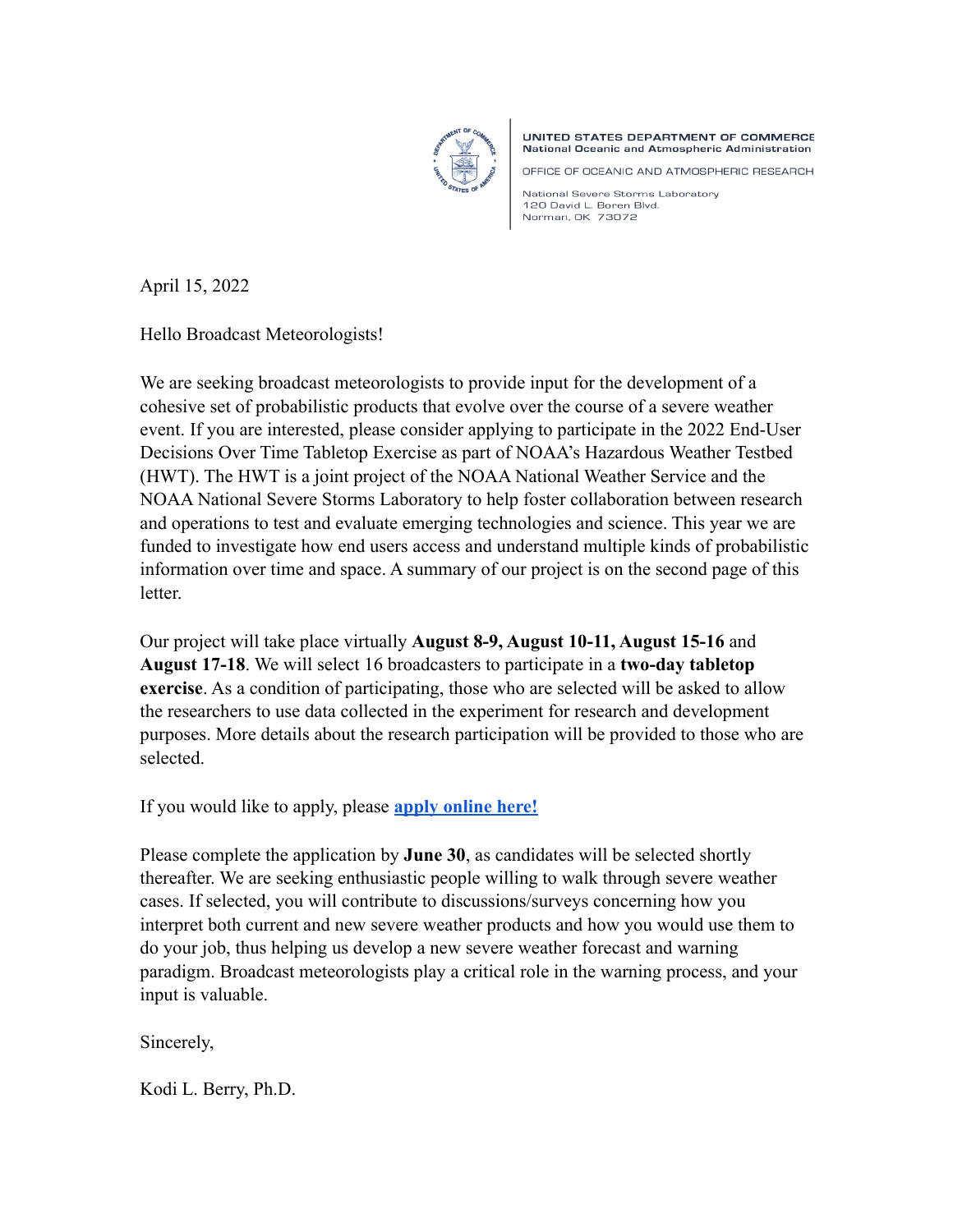FACETs Program Lead, National Severe Storms Laboratory